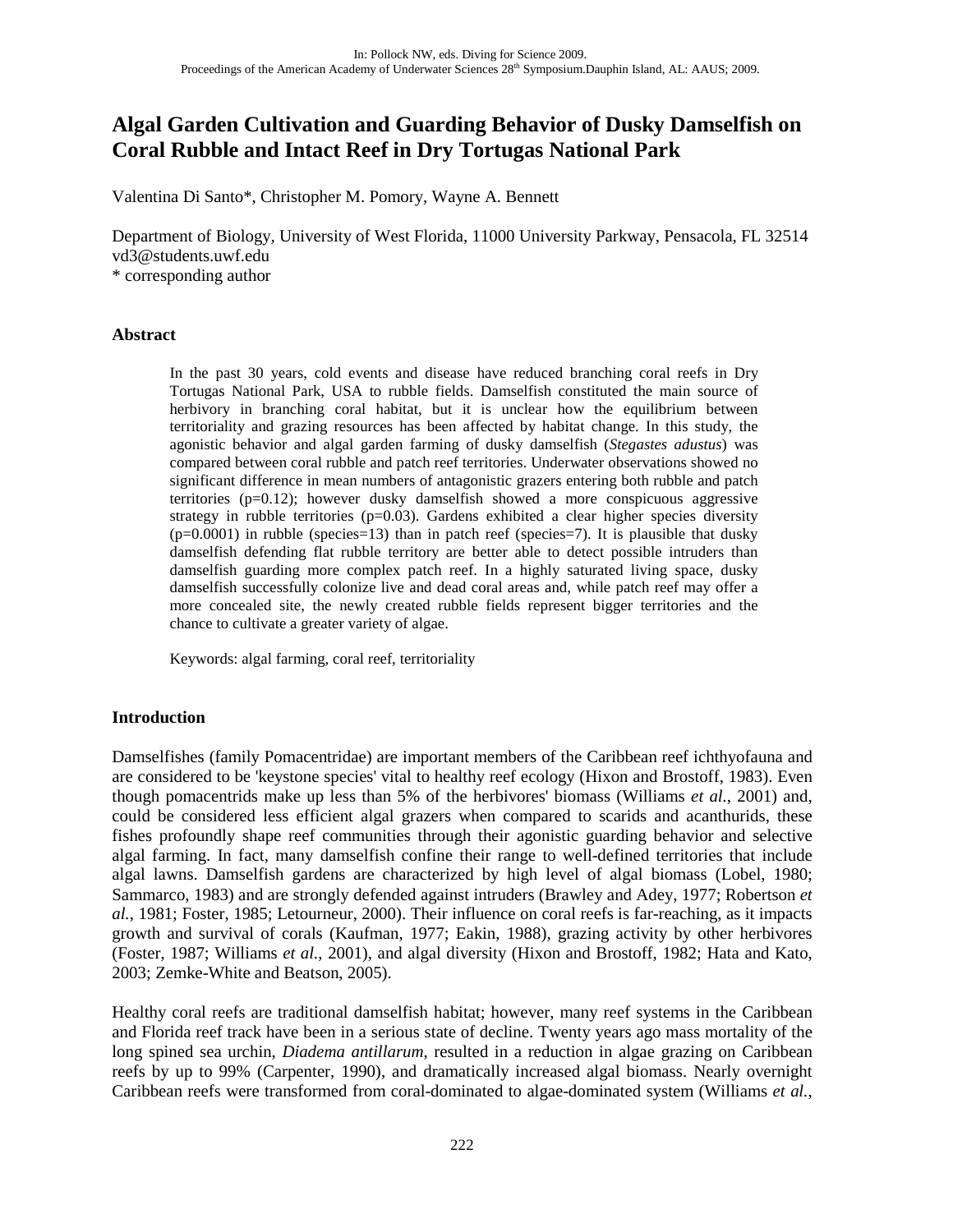2001). In the winter of 1976-77, a destructive cold front along the Florida strip wiped out 96% of branching coral within two meters of the surface (Porter *et al.*, 1982; Bohnsack, 1983). Staghorn coral, *Acropora cervicornis*, was especially hard hit by the cold event and experienced the most farreaching decline (Davis, 1982; Wallman *et al.*, 2004). Subsequently, surviving staghorn coral was subjected to diseases and algal growth, and collapsed in most of the Caribbean (Aronson and Precht, 1997). Likewise, the once extensive branching coral formations in Dry Tortugas National Park (DTNP) have been reduced to rubble fields (Davis, 1982). Little is known about how damselfish have responded to changes in reef habitat or how the loss of traditional structure has affected algal farming in the group. In addition, it is unclear how changes in reef structure may have affected interaction between damselfish and their major competitors**.**

The purpose of our study was to compare algal garden attributes and assess agonistic behavior of the dusky damselfish, *Stegastes adustus*, on patch reef and branching coral rubble in DTNP. Specific objectives of our study were to determine 1) territory size, 2) number and diversity of intruder fishes defended against, and 3) algal garden composition, in both reef and rubble habitats. The DTNP was an ideal site for our study because it is a marine protected area relatively isolated from fishing pressure, and has abundant patch reef habitat in close proximity to recently formed rubble fields. A better understanding of defense strategies used by damselfish in disturbed and undisturbed reef habitats could provide useful insight into damselfish ecology, and possible changes in their role as keystone species on Caribbean reef environments.

## **Methods**

Field observations of dusky damselfish were conducted between 0800 and 1700, in shallow water (1- 2.5 m) on patch reef and coral rubble on the northwest side of Loggerhead Key, DTNP (Figure 1), in May 2008. Territory size, algal garden composition (algal type), and fish encounters of dusky damselfish not involved in nesting activities were recorded. Data were collected by five teams of two snorkelers. After a dusky damselfish territory was identified, the fish was allowed to become accustomed to the researchers' presence for 10 minutes (Wallman *et al.*, 2004). Following the 10 minutes pre-observation period, defended territory were delineated using eight weighted marker pins that were placed at 45° intervals around the approximate center point of the fish' territory. Pins were adjusted inward or outward of the center point as dictated by fish movement over the following 20 minutes. Territory size was measured (cm) from a selected point near the center of the territory extending out to each of the marker. All territory sizes were reduced to a 1:20 scale and plotted onto constant weight paper. Territories were weighted (g) and grams converted into territory area  $(m^2)$ .

Following territory size determinations, fish entering a territory (*i.e.,* fish encounters) were observed over the subsequent 15-minute period and recorded using a digital Sony Handycam DCR-SR40 in a waterproof housing. A guarding encounter was considered to be an aggressive movement toward an intruder, *i.e.,* non site-bond herbivores (Ceccarelli, 2007), showing lateral display, chasing, or biting (Draud *et al.*, 1990). Fishes entering the damselfish home range that did not elicit a guarding response were also documented. Videos were reviewed later at the University of West Florida where the number of challenged and unchallenged fish was determined and each intruder fish identified to species. A list of intruder species encountered, challenged and unchallenged, was also compiled. At the end of each video period, algae within each garden were randomly scraped from the garden and preserved in 70% ethanol for later identification. Samples of algae were examined under a dissecting microscope and identified to at least genus (Taylor, 1960). One-way ANOVA was used to compare territory size, algal diversity and number of fish encountered (challenged, unchallenged and pooled), on rubble and patch habitat. Non-normal data were transformed prior to analysis. All statistical comparisons were based on  $\alpha$ =0.05.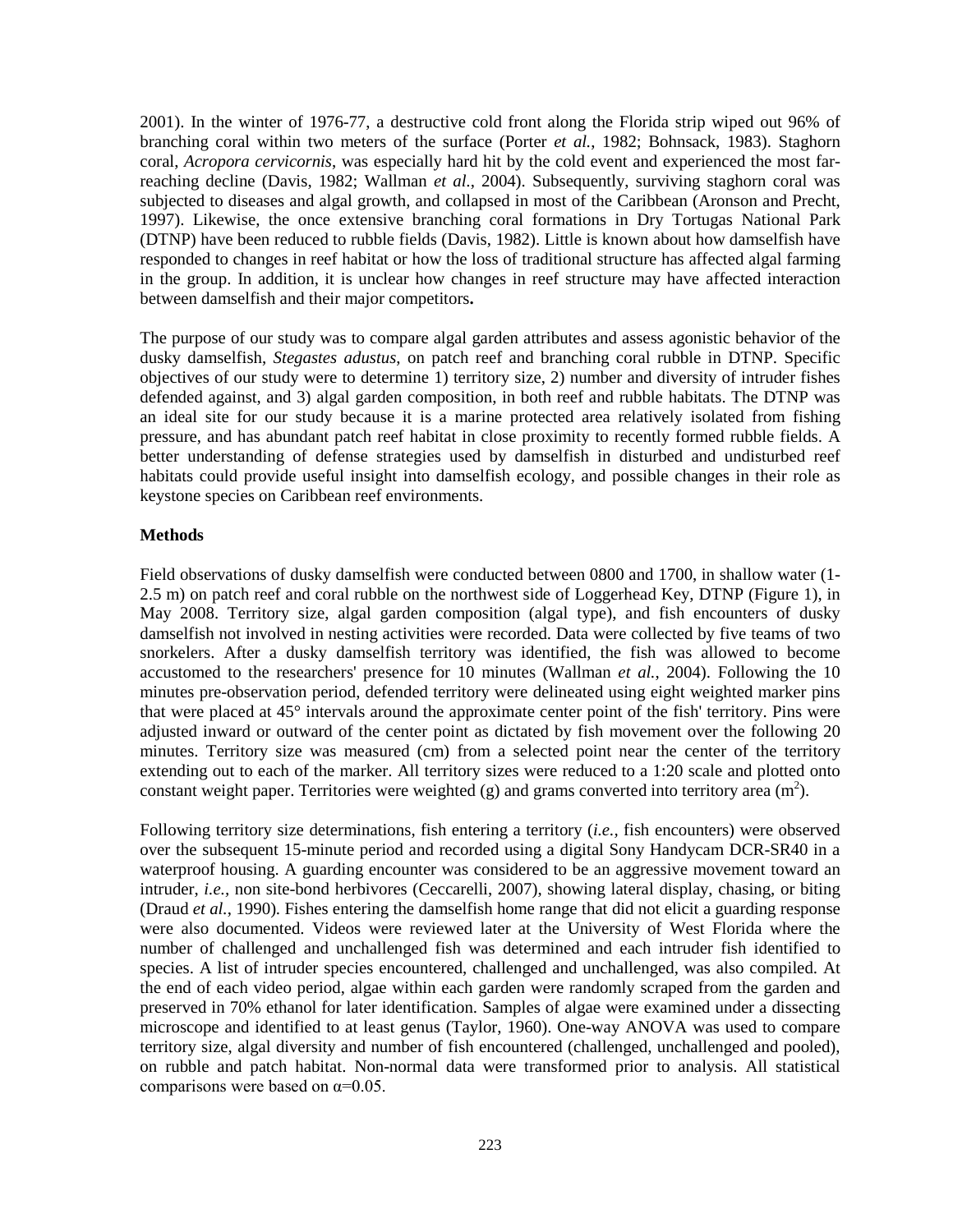

Figure 1. Patch and rubble study site off Loggerhead Key, Dry Tortugas National Park, Florida, USA.

#### **Results**

Dusky damselfish were abundant throughout the reef on the northwest side of Loggerhead Key, DTNP. A total of 50 h of underwater observations were made across 37 territories. Territory size was significantly larger for damselfish living on rubble versus patch reef (one way ANOVA F=1.66,  $p<0.01$ ,  $\alpha=0.05$ ; Table 1). Underwater observations revealed that dusky damselfish defended feeding areas against solitary herbivorous fishes, but virtually ignored long spine sea urchins found in dusky's territories. Grazing herbivorous and egg-eating fishes attempted to enter both rubble and patch territories with equal frequency (one-way ANOVA on transformed data F=1.68, p=0.12,  $\alpha$ =0.05). Yellowtail damselfish, *Microspathodon crysurus*, and redlip blenny, *Ophioblennius macclurei*, were tolerated in the territories by dusky damselfish, regardless of site type. Although antagonistic pressure of herbivorous and egg-eating fish was similar for the two types of reef, dusky damselfish in rubble territories chased out statistically more invader fish than than duskys on patch reef (one-way ANOVA on transformed data F=2.04, p=0.03,  $\alpha$ =0.05). Gardens exhibited significant differences in algae diversity between habitat types as well (one-way ANOVA F=2.04, p=0.0001,  $\alpha$  =0.05) with rubble gardens displaying nearly twice the diversity seen in patch territories (Tables 1 and 2).

Table 1. Mean territory size along with standard error. Number of intruders and number of challenges are presented as min<sup>1</sup>, median<sup>2</sup>, max<sup>3</sup>. Algae diversity is represented as number of species.

| Site type |    | Territory size<br>$\cdot$ m $\tilde{}}$ | Number of<br>intruders                               | Number of<br>challenges                 | Algae<br>diversity |
|-----------|----|-----------------------------------------|------------------------------------------------------|-----------------------------------------|--------------------|
| Patch     | 16 | $2.34 + 0.096$                          | 7 <sup>1</sup> , 14.5 <sup>2</sup> , 37 <sup>3</sup> | $0^1$ , $2^2$ , $6^3$                   |                    |
| Rubble    |    | $2.75 \pm 0.109$                        | 5 <sup>1</sup> , 21 <sup>2</sup> , 68 <sup>3</sup>   | $01$ , 4 <sup>2</sup> , 14 <sup>3</sup> | 13                 |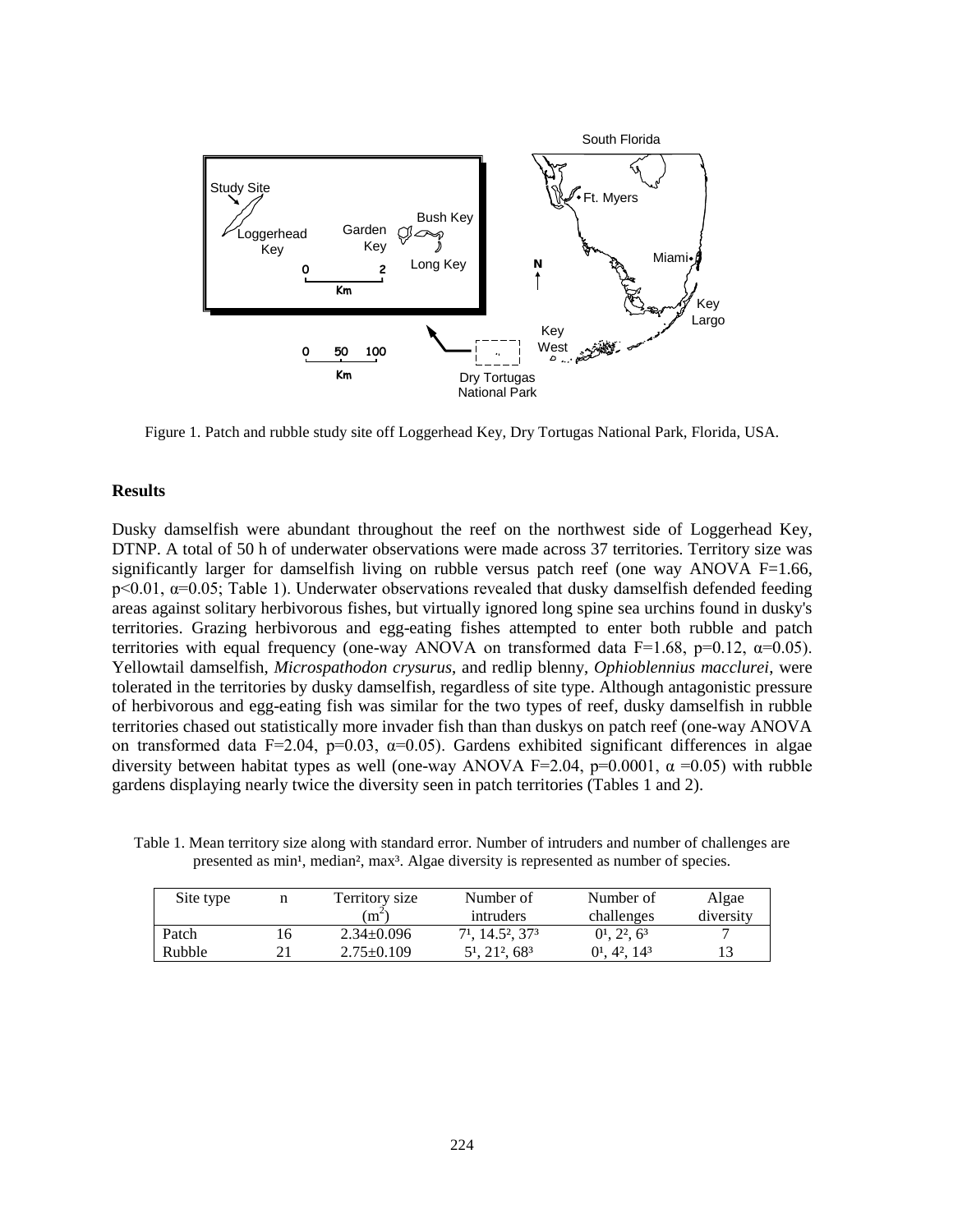| Algae species              | Patch territory | Rubble territory |
|----------------------------|-----------------|------------------|
| Anothricum spp             | X               | X                |
| <i>Ceramium</i> spp        | X               | X                |
| Cystoseira myrica          | X               | X                |
| Dictyopteris delicatula    |                 | X                |
| Dictyota bartayrensii      |                 | X                |
| Dictyota dichotoma         | X               | X                |
| Dictyota linearis          |                 | X                |
| Halimeda spp               | X               | X                |
| Lobophora variegate        |                 | X                |
| Rhipilia tomentosa         |                 | X                |
| Rosenvingea intricate      | X               | X                |
| Rosenvingea sanctae-crucis |                 | X                |
| <i>Wrangelia</i> spp       | X               | X                |

Table 2. Algal species composition within *Stegastes adustus* territories in DTNP.

#### **Discussion**

Staghorn coral — which constituted more than fifty percent of total coral coverage in DTNP until 30 years ago — has been remarkably slow to recover and has most likely affected damselfish distribution (Wallman *et al.*, 2004). Following the collapse of staghorn coral, competitive interactions among herbivores for shelter or feeding and nesting sites could have influenced space partitioning (Emery, 1973). In our study, dusky damselfish seemed to have adjusted to changes in reef structure and were abundant on both patch and coral rubble. Ferer *et al.* (personal communication) found that dusky damselfish in DTNP show significantly higher density ( $p<0.05$ ) on patch reef (0.785⋅m<sup>-2</sup>) than rubble  $(0.596·m<sup>-2</sup>)$ . A more complex structure, patch reef could provide refuge from predators and nesting sites that are more concealed (Chabanet, 1997; Almany, 2004). However, Nagelkerken *et al.* (2005) found dimensional complexity to be only one of many factors influencing coral reef fish distribution. Moreover, in our study dusky damselfish occupied larger territories on flat rubble field than on patch reef. Patch reef may be better suited for nesting; however the high competition for a concealed nesting space could push dusky damselfish to colonize two-dimensional rubble fields.

Territory size is, to a great extent, influenced by abundance and type of competitors, *i.e.,* conspecifics, and intruders. According to the optimal territory model, the benefits deriving from guarding behavior must surpass the costs of chasing intruders. Videos recorded on site illustrate approximately equal amounts of intruder pressure in both patch and rubble territories. However, dusky damselfish inhabiting flat rubble may have been better able to detect intruders, typically seeing them before they penetrated territory boundaries. It is plausible that flat territories are easier to patrol than complex patches, but perhaps the larger territories were more difficult to defend. Our video footage often showed intruder herbivorous fishes entering patch territories and picking on algae while the tenant dusky was busy controlling the other side of the area.

Dusky damselfish defensive behavior varied markedly depending on the type of intruder detected. For example, non-herbivorous fishes were attacked less frequently and with less vigor than herbivorous fishes. Egg-eating bluehead wrasses, *Thalassoma bifasciatum*, for example, were not always chased from territories, possibly because damselfish were not nesting. The wrasses were typically run off only if they became a disturbing presence by picking on algal mats to obtain invertebrates (Ogden and Lobel, 1978). Individual blue tangs, *Achanthurus coeruleus*, and parrotfishes, *Scaridae* spp, on the other hand, were chased off successfully at all times as they likely represented a constant threat to the algal garden. The only way these fishes could effectively graze in dusky territory was by invading as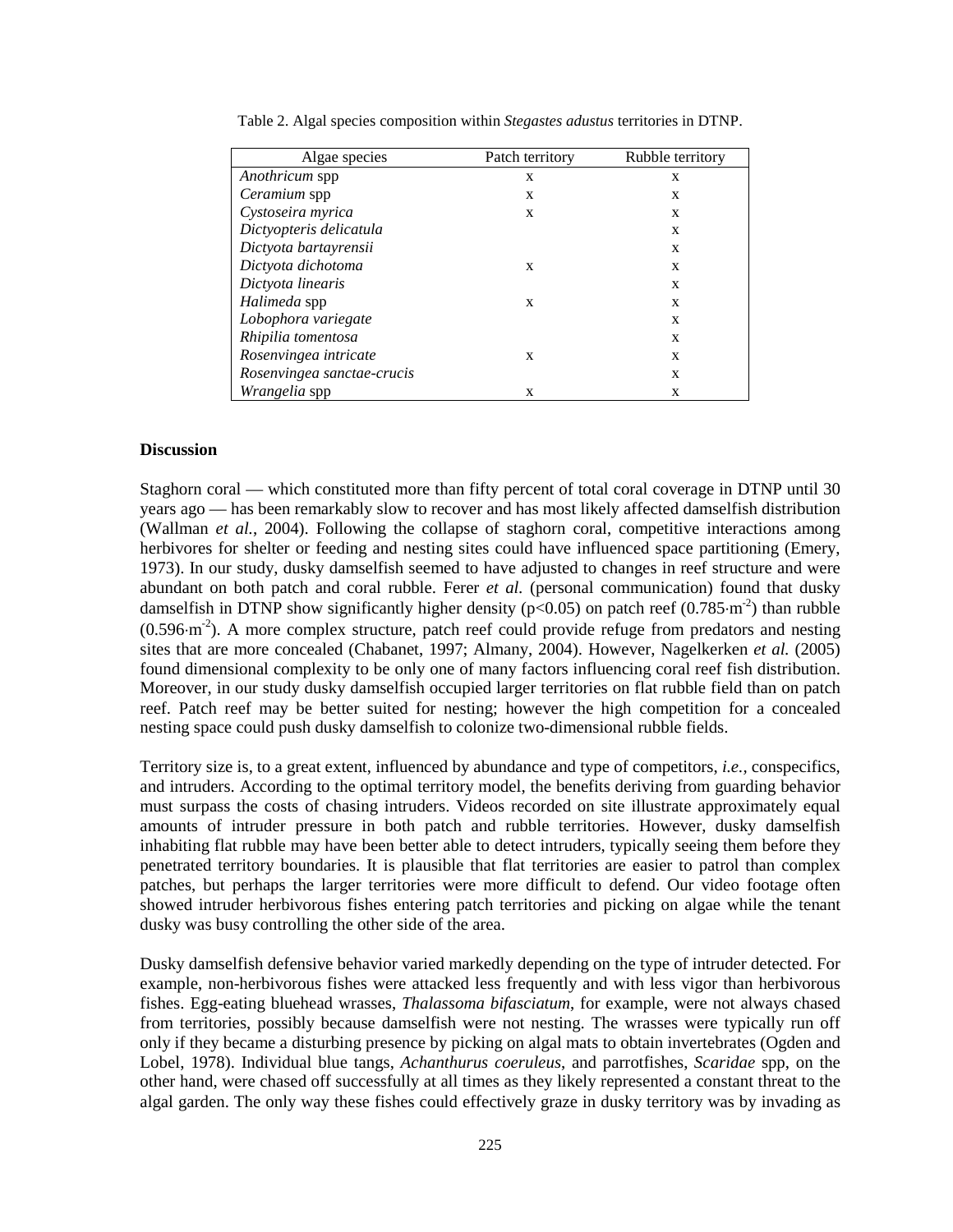a group (Foster, 1985). Yellowtail damselfish and redlip blenny, both algal grazers, were never chased from dusky damselfish territory. Yellowtail damselfish are known to share a territory with dusky's (Foster, 1987); however, it is unclear why dusky damselfish would tolerate the constant presence of redlip blennies. It is possible that the belligerent demeanor of the small blenny combined with its probable low impact on algal mats, makes the fish an 'ignorable' intruder. Interestingly, neighboring duskys' were challenged more promptly than other herbivorous fishes. In a removal experiment, Jan *et al.* (2003) found that when dusky gregory, *Stegastes nigricans,* were removed from their territory, the adjacent dusky gregory immediately occupied the vacant area. These data suggest that conspecifics represent a greater threat to a territory tenant than other herbivorous fishes.

By keeping intruders outside territories, dusky damselfish likely influence algal diversity of their gardens. The responses of diversity to herbivory, however, vary among studies of site-bound fishes (Sammarco, 1983). For instance, Hixon and Brostoff (1983) observed that algal diversity is enhanced by farming behavior of Pacific gregory, *Stegastes fasciolatus*. Conversely, Hata and Kato (2003) found that dusky gregory in the North Pacific tend a monoculture of palatable algae. At the same time Zemke-White and Beatson (2005) described dusky gregory as farming up to ten species around Rarotonga, Cook Islands, and Fiji. Several factors may in fact result in increased algae diversity including species availability and palatability (Zemke-White and Beatson, 2005), differing levels of herbivory (Paine and Vadas 1969) farming behavior (Montgomery, 1980), and type of intruders (Lubchenco and Gaines, 1981; Sammarco, 1983). Whatever the cause, it is clear the recently formed rubble territories resulting from the collapse of staghorn coral in DTNP represent the chance for dusky damselfish to defend bigger spaces and cultivate a larger variety of algae.

## **Acknowledgments**

The authors thank the Dry Tortugas National Park Rangers and the crew of the R/V Bellows for their support in developing the project. Underwater housing and video camera was offered by the Department of Archaeology at the University of West Florida. Funding was provided by the Florida Institute of Oceanography and the Department of Biology at the University of West Florida. The work was conducted under the NPS permit # DRTO-2008-SCI-0004.

## **References**

Almany GR. Does increased habitat complexity reduce predation and competition in coral reef assemblages? Oikos. 2004; 106: 275-84.

Aronson RB, Precht WF. Stasis, biological disturbance, and community structure of a Holocene coral reef. Paleobiol. 1997; 23(3): 326-46.

Bohnsack JA. Resiliency of reef fish communities in the Florida Keys following a January 1977 hypothermal fish kill. Environ Biol Fishes. 1983; 9(1): 41-53.

Brawley SH, Adey WH. Territorial behavior of threespot damselfish (*Eupomacentrus planifrons*) increases reef algal biomass and productivity. Environ Biol Fishes. 1977; 2: 45-51.

Carpenter RC. Mass mortality of *Diadema antillarum.* I. Long-term effects on sea urchin population dynamics and coral reef algal community. Marine Biol. 1990; 104: 67-77.

Ceccarelli DM. Modification of benthic communities by territorial damselfish: a multi-species comparison. Coral Reef. 2007; 26(4): 853-66.

Chabanet P, Ralambondrainy H, Amanieu M, Faure G, Galzin R. Relationship between coral reef substrata and fish. Coral Reefs. 1997; 16: 93-102.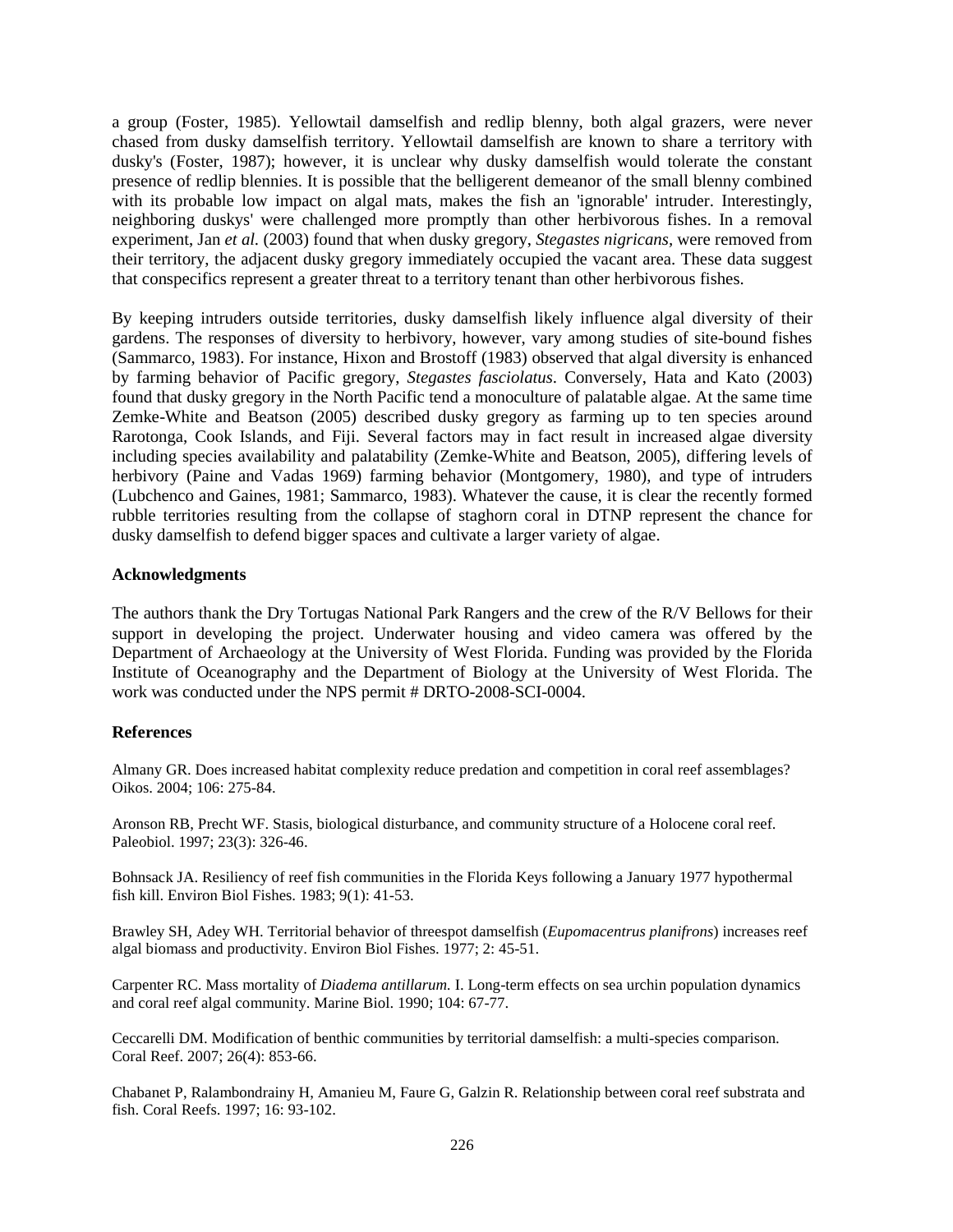Davis GE. A century of natural change in coral distribution at the Dry Tortugas: a comparison of reef maps from 1881 and 1976. Bull Marine Sci. 1982; 32(2): 608-23.

Draud M, Itzkowitz DE, Itzkowitz M. Co-defense of territory space by two species of coral reef fishes. Bull Marine Sci. 1990; 47: 511-3.

Eakin CM. Avoidance of damselfish lawns by the sea urchin *Diadema mexicanum* at Uva Island, Panama. Proceedings of the 6<sup>th</sup> International Coral Reef Symposium, Australia, 1988; 2: 21-6.

Emery AR. Comparative ecology and functional osetology of fourteen species of damselfish (Pisces:Pomacentridae) at Alligator Reef, Florida Keys. Bull Marine Sci. 1973; 23: 649-770.

Foster SA. Group foraging by a coral reef fish: a mechanism for gaining access to defended resources. Animal Behaviour. 1985; 33: 782-92.

Foster SA. Territoriality of the dusky damselfish: influence on algal biomass and on the relative impacts of grazing by fishes and Diadema. Oikos. 1987; 50: 153-60.

Hata H, Kato M. Demise of monocultural algal-farms by exclusion of territorial damselfish. Mar Ecol Progress Series. 2003; 263: 159-67.

Hixon MA, Brostoff WN. Damselfish as keystone species in reverse: intermediate disturbance and diversity on reef algae. Science. 1983; 220: 511-3.

Jan RQ, Ho CT, Shiah FK. Determinants of territory size of the dusky Gregory. J Fish Biol. 2003; 63: 1589-97.

Kaufman L. The three spot damselfish: effects on benthic biota of Caribbean coral reefs. Proceedings of the 3rd International Coral Reef Symposium, Miami, 1977; 1: 559-64.

Letourneur Y. Spatial and temporal variability n territoriality of a tropical benthic damselfish on a coral reef (Réunion Island). Environ Biol Fishes. 2000; 57: 377-91.

Lobel PS. Herbivory by damselfishes and their role in coral reef community ecology. Bull Mar Sci. 1980; 30: 273-89.

Lubchenco J, Gaines SD. A unified approach to marine plant-herbivore interactions. I. Populations and communities. Annual Rev Ecol Systematics. 1981; 12: 405-37

Montgomery WL. Comparative feeding ecology of two herbivorous damselfishes (Pomacentridae: Teleostei) from the Gulf of California, Mexico. J Mar Biol Ecol. 1980; 30: 290-303.

Nagelkerken I, Vermonden K, Moraes OCC, Debrot AO, Nagelkerken WP. Changes in coral reef communities and an associated reef fish species, *Cephalopholis cruentata* (Lacépède), after 30 years on Curaçao (Netherlands Antilles). Hydrobiologia. 2005; 549: 145-54.

Ogden JC, Lobel PS. The role of herbivorous fishes and urchins in coral reef communities. Environ Biol Fishes. 1978; 3: 49-63.

Paine RT, Vadas, RL. The effects of grazing by sea urchins, *Strongylocentrotus* spp. on benthic algal populations. Limnology and Oceanography. 1969; 14: 710-9.

Porter JW, Battey JF, Smith GJ. Perturbation and change in coral reef communities. Proceedings of the National Academy of Science. 1982; 79: 1678-81.

Robertson DR, Hoffman SG, Sheldon JM. Availability of space for the territorial Caribbean damselfish *Eupomacentrus planifrons.* Ecology. 1981; 62 (5): 1162-9.